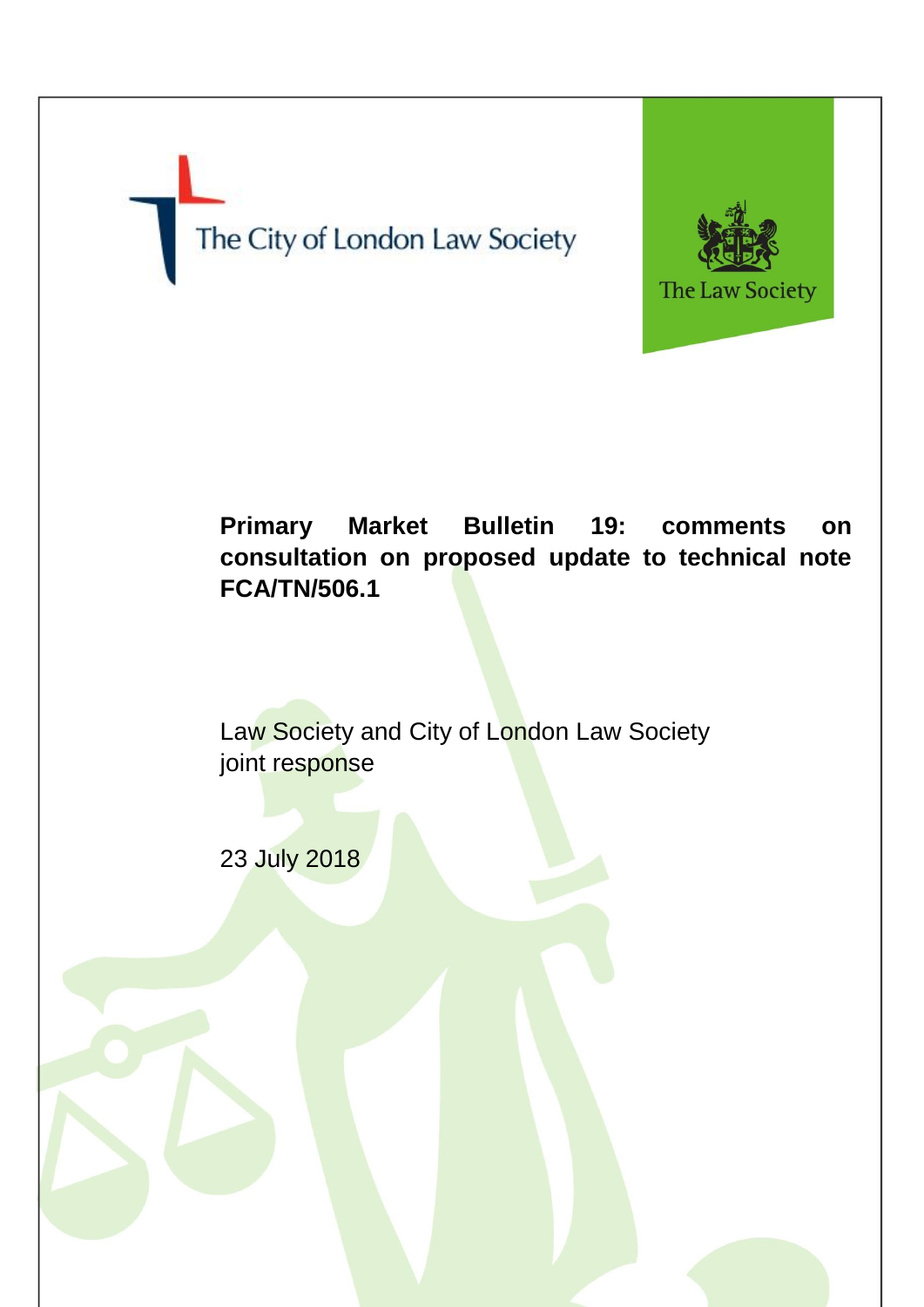## **RESPONSE TO PMB 19: PROPOSED UPDATE TO FCA/TN/506.1**

#### **Introduction**

The comments set out in this paper have been prepared jointly by the Market Abuse Joint Working Party of the Company Law Committees of the Law Society of England and Wales and the City of London Law Society.

The Law Society of England and Wales is the representative body of over 120,000 solicitors in England and Wales. The Society negotiates on behalf of the profession and makes representations to regulators and Government in both the domestic and European arena. This response has been prepared on behalf of the Law Society by members of the Company Law Committee.

The City of London Law Society ("**CLLS**") represents approximately 17,000 City lawyers through individual and corporate membership including some of the largest international law firms. These law firms advise a variety of clients from multinational companies and financial institutions to government departments, often in relation to complex, multi-jurisdictional legal issues. The CLLS responds to a variety of consultations on issues of importance to its members through its 17 specialist committees.

The Market Abuse Joint Working Party is made up of senior and specialist corporate lawyers from both the Law Society and the CLLS who have a particular focus on capital markets and Market Abuse.

We set out below comments in response to the Financial Conduct Authority's Primary Market Bulletin No.19 (published in June 2018).

### **Comments on the proposed update to FCA/TN/506.1**

We welcome the draft guidance, which we consider the market will find helpful.

While the statement in the fifth paragraph about a so-called "blanket" approach to the assessment of information held in the course of preparing periodic financial reports should serve as a useful reminder to certain issuers, our experience, from working with issuer clients of our member firms, is that issuers do not take such a blanket approach. On the contrary many issuers have a procedure for the preparation of financial reports, with restricted access to information, the maintenance of "confidential lists" detailing who within the issuer has access to the results information and checks throughout the process so as to identify whether there might be any potential inside information (in accordance with the issuer's normal procedure for identifying inside information) and, if any inside information arises, whether or not the conditions to delay publication are satisfied.

The example given in the wording in italics is helpful and we agree that each case must be assessed in the light of its own facts and careful consideration must be given as to whether disclosure of the inside information in question can be made in a manner which will enable the correct assessment of its impact. However, we do not think it is appropriate to say that "in many cases", it will be possible to draft an announcement that will enable the correct assessment of the inside information by the public, as in some cases this will be possible and in others it will not.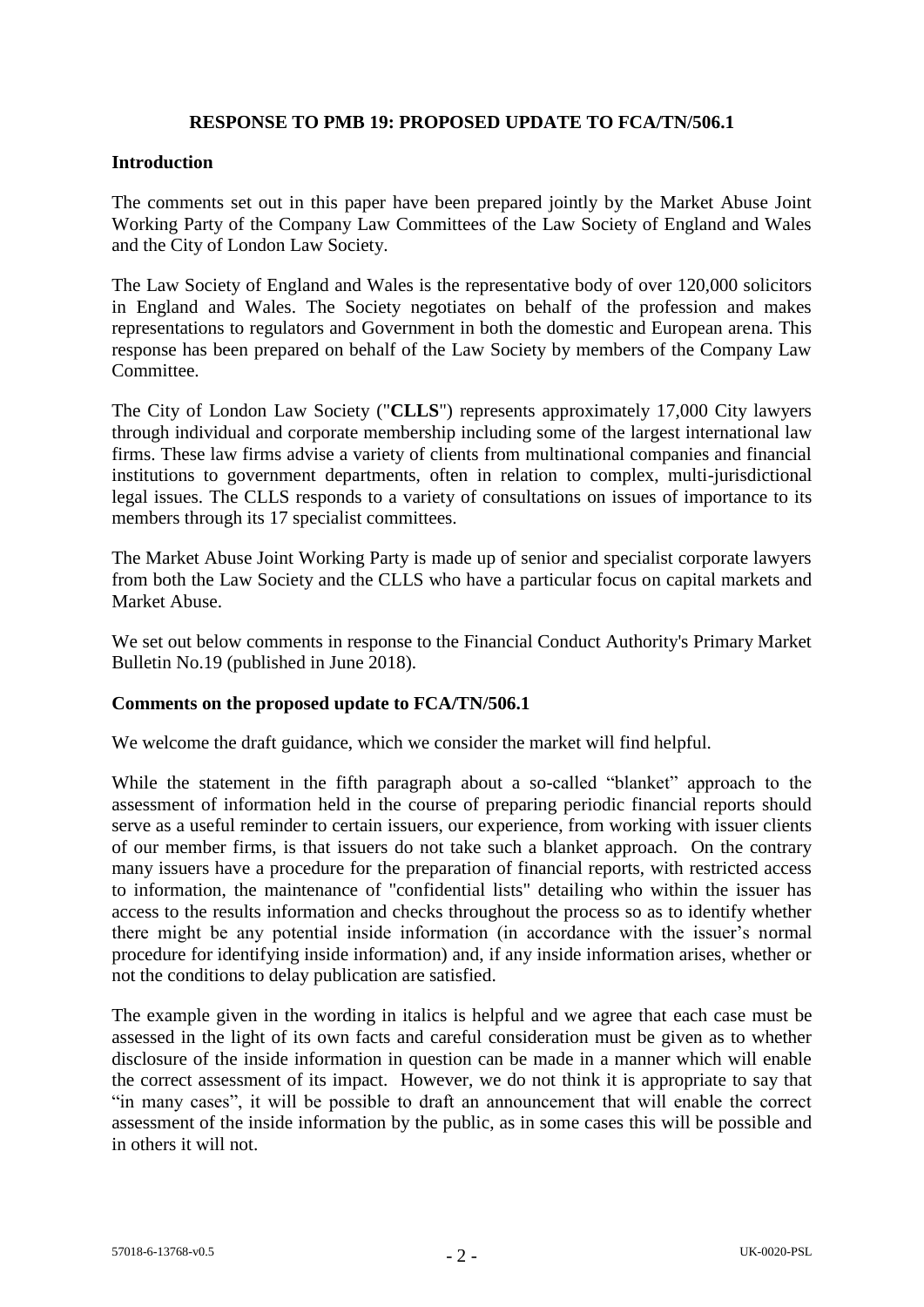Accordingly, we suggest that the paragraph immediately after the words in italics is amended as follows:

"In many cases, an issuerIf, in the process of preparing financial information, an issuer identifies inside information, in some cases it will be able to carefully and appropriately draft an announcement that will enable the correct assessment of the import of the inside information by the public. We accept that in someother cases this will not be practicable other than through publication of the full financial report."

This change would make it clear that, if and when in the process of the preparation of any financial report, they have identified inside information, issuers need to assess whether an appropriate announcement could be made rather than conveying any implication or expectation that it should be possible to make such an announcement. The final paragraph of the Guidance then makes it clear that the assessment that a legitimate interest exists is not one-off, but must be made on an ongoing basis.

If you have any queries in relation to any of the points raised in this submission, please contact Victoria Younghusband of Charles Russell Speechlys.

23 July 2018